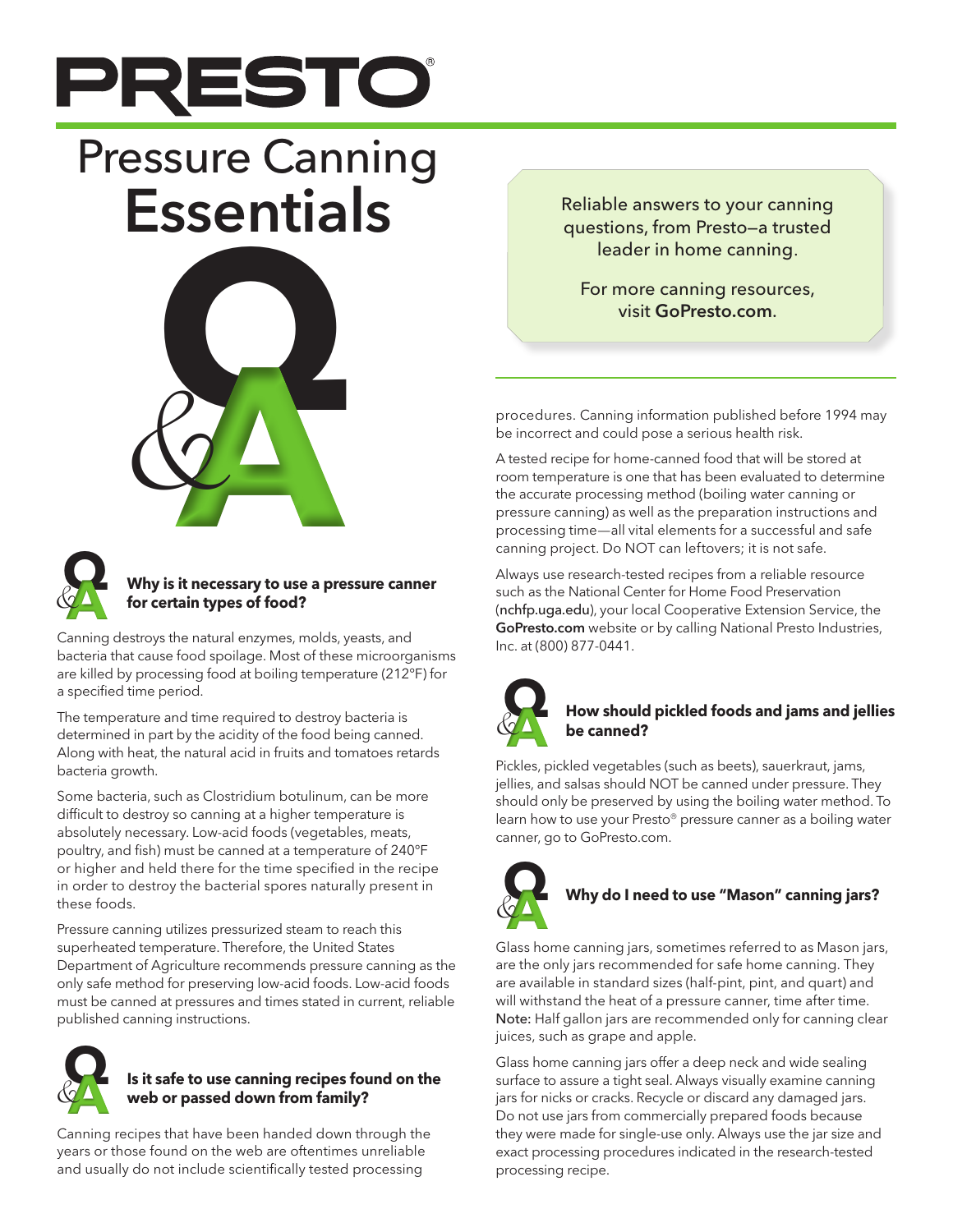

## **Is it necessary to vent my pressure canner before processing?**

Yes. It is vitally important to allow steam to escape from the canner for 10 minutes before placing the pressure regulator on the vent pipe. This ensures that all air is vented (exhausted) from the canner as well as the jars. If the air is not exhausted, the inside temperature may not correspond to the pressure on the gauge. Venting also eliminates any air pockets in the jars of food that would cause an uneven heat treatment to occur.



#### **Do I use the same time and temperature when processing less than a full load in the canner?**

Yes. The processing pressure and time, as well as water in the canner must be the same regardless of the number of jars being processed. The venting (or exhausting) time also remains the same.



## **Why do my jars lose liquid?** Why do my jars lose liquid<br>Liquid loss can occur for several reasons:

- ◯ Jars were packed too solidly with food or were overfilled. *Allow ½-inch headspace for all fruits and tomatoes, 1-inch for vegetables, meat, and fish, and 1¼-inch for poultry. This is necessary since food expands during canning.*
- $\bigcirc$  Failure to work out air bubbles from the filled jars before placing the lids and bands.
- ❍ Ring bands were not adjusted according to manufacturer's directions.

*Bands should be tightened fingertip-tight.*

❍ Canner was not allowed to vent for 10 minutes before the pressure regulator was placed on the vent pipe.

*Venting is necessary to ensure that all air is exhausted from the canner as well as the jars.* 

❍ Air was exhausted too vigorously during the 10 minutes of venting.

*Adjust heat to keep a steady but gentle-to-moderate flow of steam from the vent pipe.* 

- ❍ Pressure fluctuated too much during processing due to:
	- unsteady heat source
	- Steam leakage from the pressure canner
	- Rapid temperature change, such as drafts or air conditioner blowing on canner
- ❍ The adjustable pressure regulator on a Weighted Gauge Canner was allowed to rock too vigorously during processing time.

*Adjustable pressure regulator should rock continuously but gently.*

○ Pressure in canner was not allowed to drop naturally after processing time expired.

*Besides liquid loss, speeding up the release of pressure from the canner may also result in food spoilage. The time to reduce pressure is factored into the overall processing of the food.*

❍ Failure to allow the canner to remain closed for 10 minutes after pressure had been completely reduced.

If liquid is lost during processing, do not open the jar to replace liquid. If all canning procedures have been followed and the lids have sealed, the food is safe to store and eat. However, food that is above the liquid line may discolor during storage, so plan to use those jars first.

Liquid loss of at least half indicates that the processing procedures may not have been followed. Place those jars in the refrigerator and use the food within 2 to 3 days.



## **Why did my food float to the top of the jar?** Why did my food float to the top of<br> **Q**<br> **Q**<br> **Q**<br>
Fruit was lighter than the syrup used for packing.

- *Use firm, ripe fruit and a light to medium syrup.*
- ❍ Food was raw packed rather than hot packed. Uncooked food contains air that is released during processing.
- ❍ Food was packed too loosely. *Pack food as closely as possible without damaging it.*

Floating does not affect the quality of the food.



## **Why do jars break during processing?**

- Why do jars break during processing?<br> **Q**<br> **Q** Commercial food jars, such as mayonnaise, pickle, etc. were used instead of the recommended home canning jars.
- ❍ Jars were cracked, nicked or just weakened with age and repeated use.
- ❍ Jars were packed too solidly with food or were overfilled. *Allow ½-inch headspace for all fruits and tomatoes, 1-inch for vegetables, meat, and fish, and 1¼-inch for poultry. This is necessary since food expands during canning.*
- ❍ Cold jars were immersed in boiling water.

*Filled jars should be hot when placed into the canner. When using the hot pack method of canning the water in the canner should be simmering, about 180°F; when using the raw pack method the water in the canner should be about 140°F.* 

❍ Jars were placed directly on canner bottom rather than on canning rack.